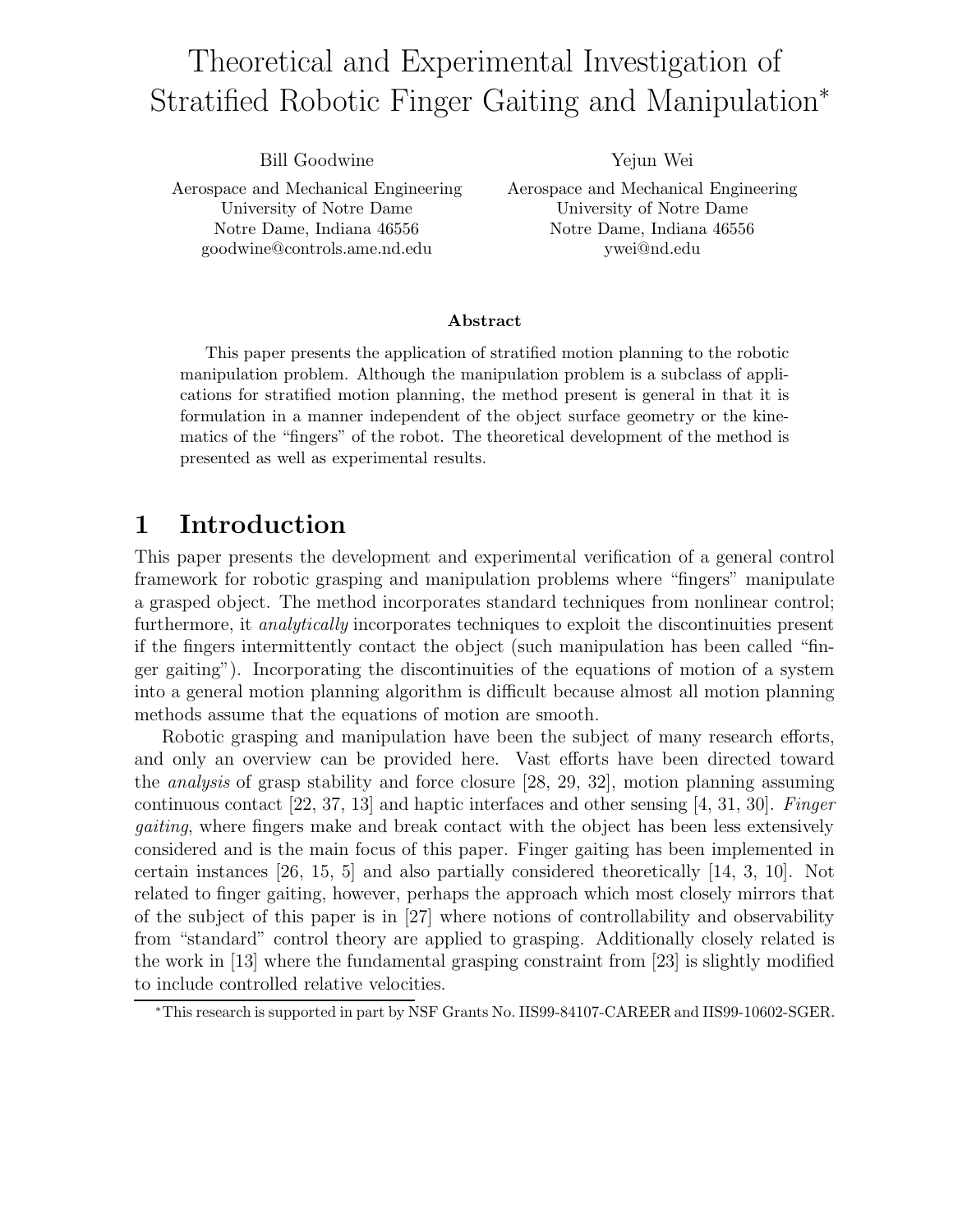This presentation of background material assumes that the reader is familiar with concepts from grasping as well as nonlinear control from [16, 23].

### 2.1 Rolling Contact Kinematics

Most grasping motion planning or manipulation algorithms (such as [25]) or analysis (such as [27]) techniques which allow the fingers to roll relative to the object surface have been formulated in contact coordinates. In particular, the differential equations relating the evolution of contact to the relative velocities between a finger tip and object well known and are given by [22, 23]:

$$
\dot{\alpha}_f = M_f^{-1} \left( K_f + \tilde{K}_o \right)^{-1} \begin{bmatrix} -\omega_y \\ \omega_x \end{bmatrix}
$$
\n
$$
\dot{\alpha}_o = M_f^{-1} R_{\psi} \left( K_f + \tilde{K}_o \right)^{-1} \begin{bmatrix} -\omega_y \\ \omega_x \end{bmatrix}
$$
\n
$$
\dot{\psi} = \omega_z + T_f M_f \dot{\alpha}_f + T_o M_o \dot{\alpha}_o,
$$
\n(1)

where  $\alpha_f = (u_f, v_f), \alpha_o = (u_o, v_o) \in \mathbb{R}^2$  are the contact coordinates which parameterize the finger and object, respectively, the  $M$ 's,  $T$ 's and  $K$ 's are the metric, torsion, and curvature forms, respectively, describing the geometry of the object or finger surfaces, denoted by subscript o or f, respectively, and the  $\omega$ 's are components of the relative angular velocities between frames affixed to the body and object at the point of contact.

The kinematic constraints which relate the relative velocities of the finger and object to joint velocities, which, coupled with Equation 1 provide a complete description of the manipulation dynamics. The coordinate frames used to describe the grasping manipulation are the standard frames from [23], and include the palm frame, P, a station frame,  $S_i$ , associated with each finger, a *finger frame*,  $F_i$ , associated with each finger and an object frame, O, used to describe the configuration of the object. Also, defined at every point on the surface of the object and finger tips are a family of Gauss frames, denoted by  $L_o$  and  $L_{f_i}$ . These frames are *fixed* with respect to the object and fingers, respectively. Also, define at the point of contact the Gauss frames  $C_o$  and  $C_{f_i}$  attached to the object and finger tips respectively which move with the point of contact.

Assuming that contact friction is sufficient to prevent slipping, then the directions in which forces can be applied are exactly the same components in which the relative velocity between  $L_o$  and  $L_{f_i}$  must be zero at the *i*th contact point, *i.e.*,  $B^T V_{l_o l_f}^b = 0$ , where  $V_{l_o l_f}^b$  is the body velocity of frame  $L_f$  with respect to  $L_o$  and B is the *wrench* basis (see [23] for a complete explanation).

We consider a modified system where the wrench basis is appended with two additional columns that encode the fact that the relative rolling velocities (from Equation 1) are constrained to be a specified value. In particular, for point contact with friction,

$$
B = \left[ \begin{array}{cccc} 1 & 0 & 0 & 0 & 0 \\ 0 & 1 & 0 & 0 & 0 \\ 0 & 0 & 1 & 0 & 0 \\ 0 & 0 & 0 & 1 & 0 \\ 0 & 0 & 0 & 0 & 1 \\ 0 & 0 & 0 & 0 & 0 \end{array} \right],
$$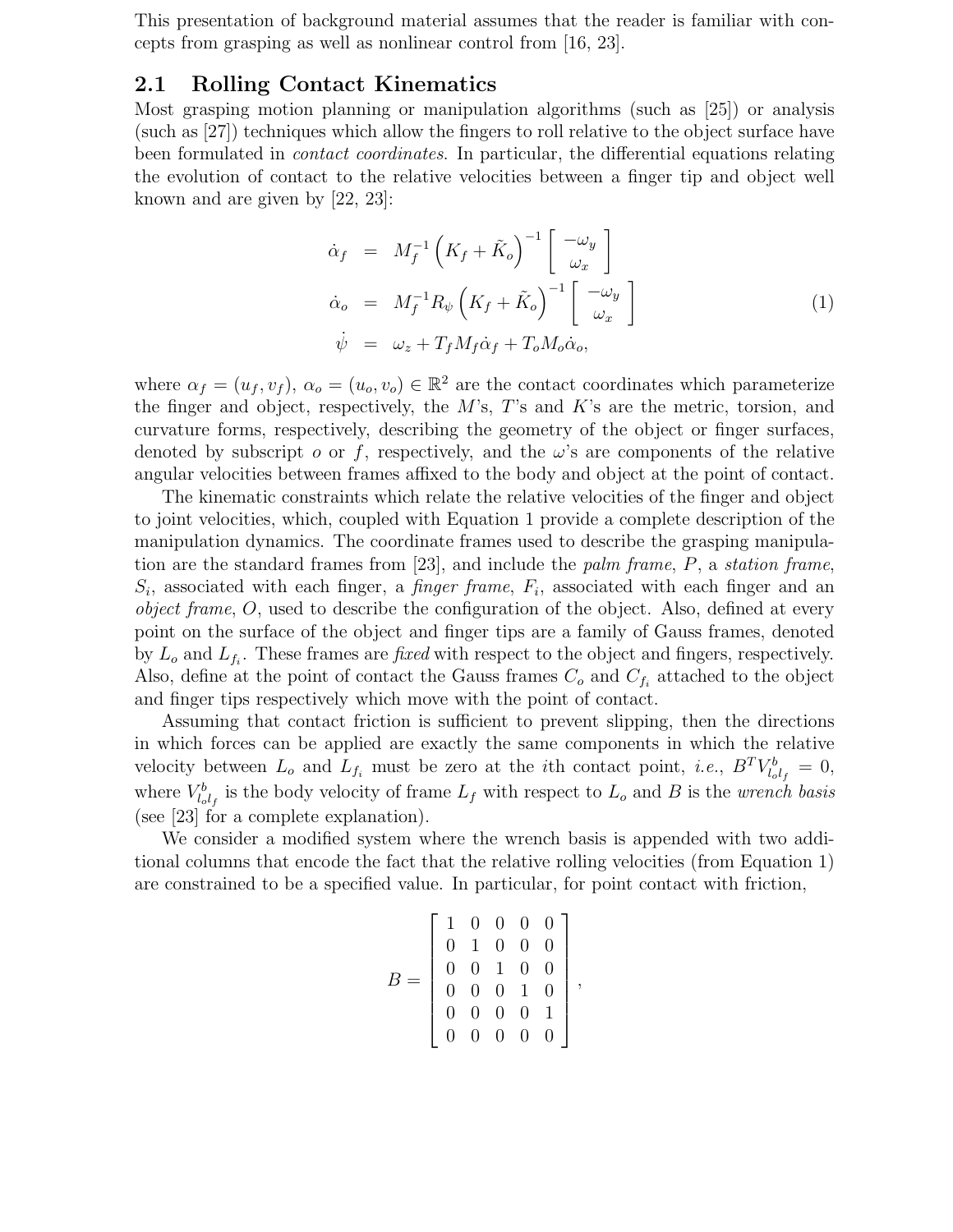angular velocity between the L frames on the object and finger. Note that for this contact model, only  $\omega_z$  is unconstrained.

where the fourth and fifth columns will constrain the  $\mathbf{w}$ 

For the case where the relative angular velocities are going to be specified,

$$
B^{T}V_{l_{o}l_{f}}^{b} = \begin{bmatrix} 0\\0\\0\\ \omega_{x}\\ \omega_{y} \end{bmatrix} = \xi, \qquad (2)
$$

where  $\omega_x$  and  $\omega_y$  are determined (as illustrated subsequently) from Equation 1. A more useful expression will result from rewriting Equation 2 in terms of the velocity of the object and the joint velocity of the fingers, and a simple derivation results in

$$
-B^{T} \text{Ad}_{g_{pl_f}}^{-1} \text{Ad}_{g_{po}} V_{po}^b + B^{T} \text{Ad}_{f_i l_f}^{-1} J_{s_i f_i}^b \dot{\theta}_i = \xi,
$$
\n(3)

where Ad is the adjoint transformation,  $V_{ab}^b$  is the body velocity of frame b relative to frame a and  $J_{ab}^b$  is the body Jacobian. Each is fully explained in [23].

#### 2.2 Stratified Systems

One of the authors has previously considered nonholonomic motion planning and control for so-called stratified systems, which are systems that can switch among multiple contact states [11, 7, 8, 10, 6, 12]. Examples of stratified systems include the manipulation problem considered in this paper, legged locomotion and certain types of hybrid systems.

A simple example will provide an intuitive understanding of the geometry inherent in stratified systems. Consider the simplistic example two fingers intermittently engaging an object. The set of configurations corresponding to one of the robots engaging the object is a codimension one submanifold contained in the configuration space. The same is true when the other robot engages the object. Similarly, when both robots engage the object, the system is on a codimension two submanifold of the configuration space formed by the intersection of the single contact submanifolds. Each submanifold is referred to as a stratum. The structure of the configuration manifold for such a system is abstractly illustrated in Figure 1. Note that the equations of motion for the system will be different on each submanifold because the constraints on the system will be different on each submanifold.

By considering systems more general than the two cooperating robots in the example, a general definition of stratified configuration spaces can be developed. Let  $S_0$  denote the system's entire configuration manifold and  $S_i \subset S_0$  denote the codimension one submanifold of  $S_0$  that corresponds to all configurations where only the *i*th robot engages the object. Denote, the intersection of  $S_i$  and  $S_j$ , by  $S_{ij} = S_i \cap S_j$ . The set  $S_{ij}$  physically corresponds to states where both the ith and jth robots engage the object. Further intersections can be similarly defined in a recursive fashion:  $S_{ijk} = S_i \cap S_j \cap S_k = S_i \cap S_{jk}$ , etc. The lowest-dimensional stratum (corresponding to all fingers in contact with the object for grasping problems) will be called the bottom stratum.

DEFINITION 2.1: (STRATIFIED CONFIGURATION MANIFOLD)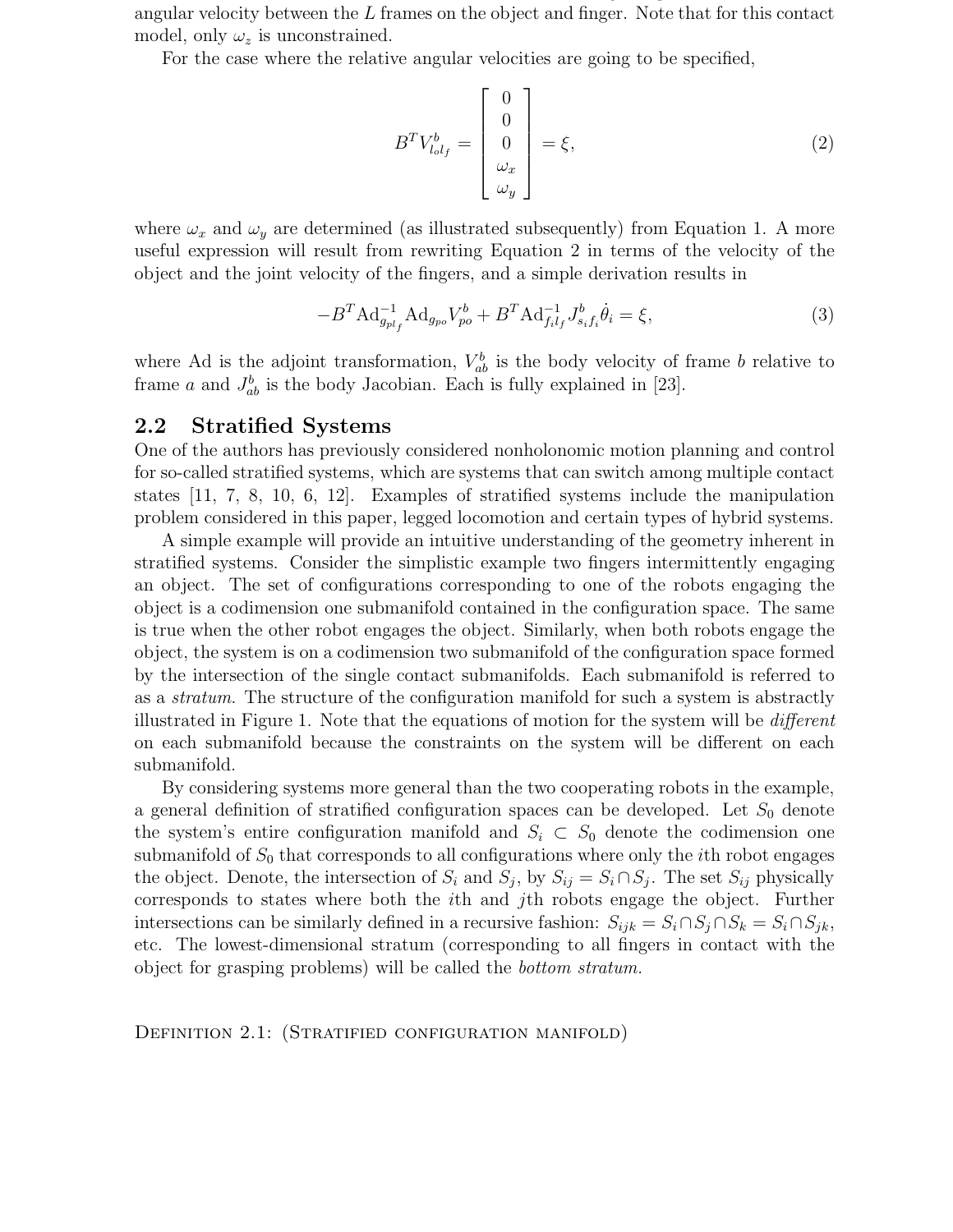

Figure 1. Configuration manifold structure for two cooperating robots.

Let  $S_0$  be a manifold, and n functions  $\Phi_i : S_0 \mapsto \mathbb{R}, i = 1, \ldots n$  be such that the level sets  $S_i = \Phi_i^{-1}(0) \subset S_0$  are regular submanifolds of  $S_0$ , for each i, and the intersection of any number of the level sets,  $S_{i_1 i_2 \cdots i_m} = \Phi_{i_1}^{-1}(0) \cap \Phi_{i_2}^{-1}(0) \cap \cdots \cap \Phi_{i_m}^{-1}(0)$ ,  $m \leq n$ , is also a regular submanifold of  $S_o$ . Then  $S_0$  and the functions  $\Phi_n$  define a *stratified configuration* space.

### 2.3 Stratified Motion Planning

For smooth nonlinear systems, there are various motion planning techniques (piecewise constant inputs [17], steering with sinusoids [25, 24, 23, 36, 35], small amplitude inputs for mechanical system on Lie groups  $(19, 18, 2, 1]$ , pushing,  $(20, 21]$ , and others,  $(34, 33]$ ). One of the authors has extended the method using piecewise constant inputs from [17] to the stratified case [12, 7] with application to legged robotic locomotion.

The basic approach is to consider the set of vector fields defined on the lowestdimensional stratum (all fingers in contact) and to incorporate vector fields defined on higher strata by appropriately "projecting" them onto the bottom stratum. Then a series expansion (the Chen–Flies series) and the notion of the "extended system" (described subsequently) can be used in a straight–forward manner to construct control inputs which will steer the system to the final position with reference to a nominal trajectory.

For example, consider the simple cooperating robot configuration space as shown in Figure 1. Assume that on stratum  $S_{12}$ , (corresponding to both fingers in contact with the object) the vector field  $g_{1,1}$  moves the system off of  $S_{12}$  and onto  $S_1$ , (finger 2 disengages the object) and correspondingly,  $g_{2,1}$  moves the system off of  $S_{12}$  onto  $S_2$ (finger 1 disengages the object). Also, consider the vector fields  $g_{1,2}$  and  $g_{2,2}$ , defined on  $S_1$  and  $S_2$  respectively (corresponding to some motion of the system with fingers 2 and 1 not in contact with the object, respectively). Consider the following sequence of flows, starting from the point  $x_0 \in S_{12}$ 

$$
x_f = \underbrace{\phi_{-g_{2,1}}^{t_6}}_{S_{12} \leftarrow S_2} \circ \underbrace{\phi_{g_{2,2}}^{t_5}}_{\text{On } S_2} \circ \underbrace{\phi_{g_{2,1}}^{t_4}}_{S_2 \leftarrow S_{12}} \circ \underbrace{\phi_{-g_{1,1}}^{t_3}}_{S_{12} \leftarrow S_1} \circ \underbrace{\phi_{g_{1,2}}^{t_2}}_{\text{On } S_1} \circ \underbrace{\phi_{g_{1,1}}^{t_1}}_{S_1 \leftarrow S_{12}} (x_0),
$$
\n
$$
\tag{4}
$$

as illustrated in Figure 2. The notation under each flow indicates what the flow is doing, e.g., " $S_{12} \leftarrow S_1$ " means that the flow takes the system from  $S_1$  to  $S_{12}$  and "on  $S_1$ " means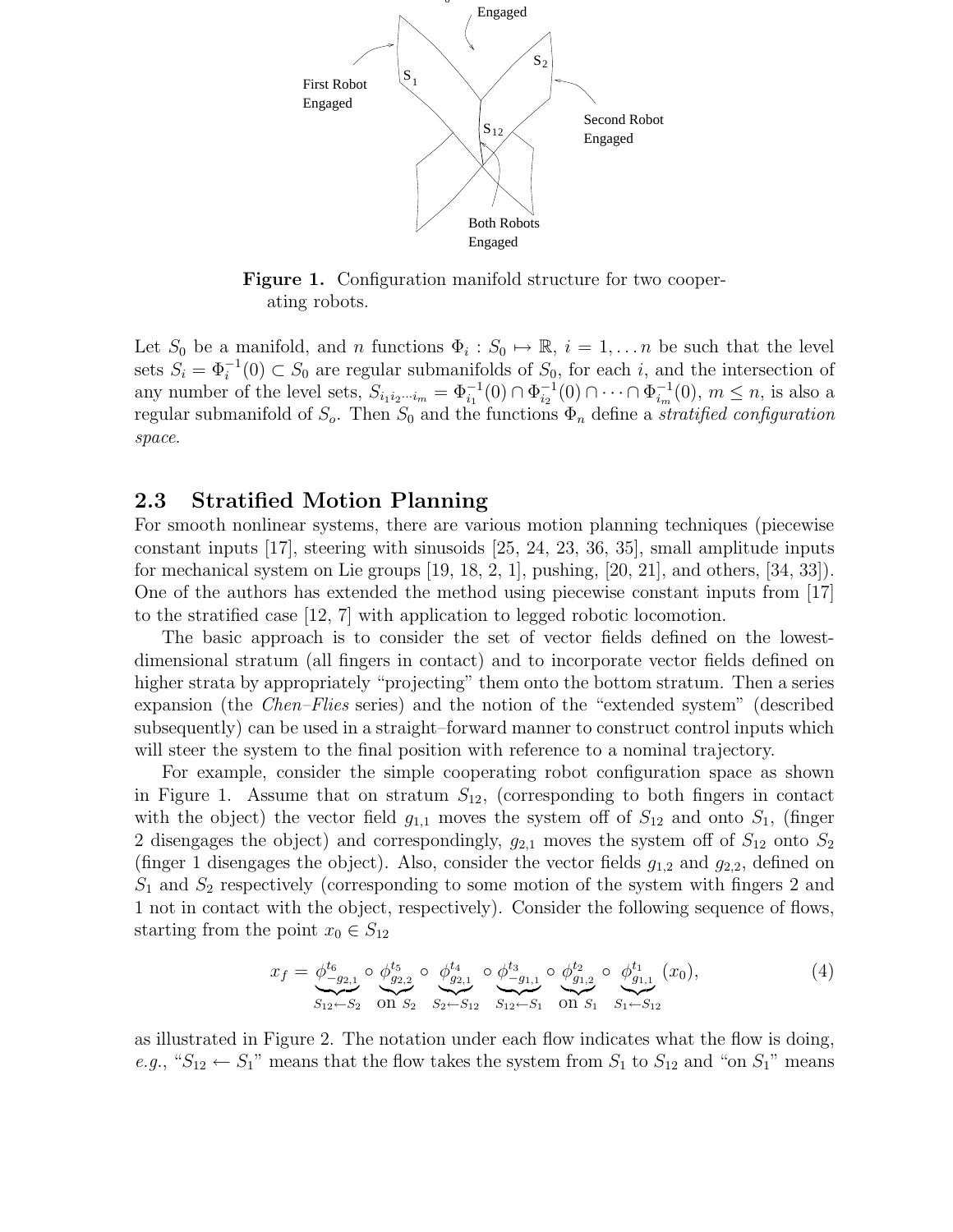

Figure 2. Sequence of flows.

that the flow was entirely on  $S_1$ . In this sequence of flows, the system first moved off of the bottom stratum into  $S_1$ , flowed along the vector field  $g_{1,2}$ , flowed back onto the bottom stratum, off of the bottom stratum onto  $S_2$ , along vector field  $g_{2,2}$  and back to the bottom stratum. In robotic finger gaiting, such a sequence of flows corresponds to the following sequence of motions:

- 1. finger 2 disengaging the object;
- 2. some motion of the system with finger 1 in contact with the object and finger 2 not in contact with the object;
- 3. finger 2 engaging the object;
- 4. finger 1 disengaging the object;
- 5. some motion of the system with finger 2 in contact with the object and finger 1 not in contact with the object; and,
- 6. finger 1 engaging the object.

It is a basic result of differential geometry (the Campbell–Baker–Hausdorff formula), that if the Lie bracket between two vector fields is zero, then their flows commute. Thus, if

$$
[g_{1,1}, g_{1,2}] = 0 \text{ and } [g_{2,1}, g_{2,2}] = 0,
$$
\n
$$
(5)
$$

it is possible to reorder the above sequence of flows, by interchanging the flow along  $g_{1,1}$ and  $g_{1,2}$  and the flows along  $g_{2,1}$  and  $g_{2,2}$  as follows

$$
x_f = \underbrace{\phi_{g_{2,2}}^{t_5} \circ \phi_{-g_{2,1}}^{t_6}}_{\text{interchanged}} \circ \underbrace{\phi_{g_{2,1}}^{t_4} \circ \phi_{g_{1,2}}^{t_2} \circ \phi_{-g_{1,1}}^{t_3}}_{\text{interchanged}} \circ \phi_{g_{1,1}}^{t_1}(x_0). \tag{6}
$$

If  $t_1 = t_3$  and  $t_4 = t_6$ , this reduces to

$$
x_f = \underbrace{\phi_{g_{2,2}}^{t_4} \circ \phi_{g_{1,2}}^{t_2}}_{\text{On } S_{12}}(x_0). \tag{7}
$$

Note that that  $g_{1,2}$  and  $g_{2,2}$  are vector fields in the equations of motion for the system on  $S_1$  and  $S_2$  respectively, (where each one of the fingers is not in contact), but are not part of the equations of motion on  $S_{12}$  when both fingers are in contact, but, for motion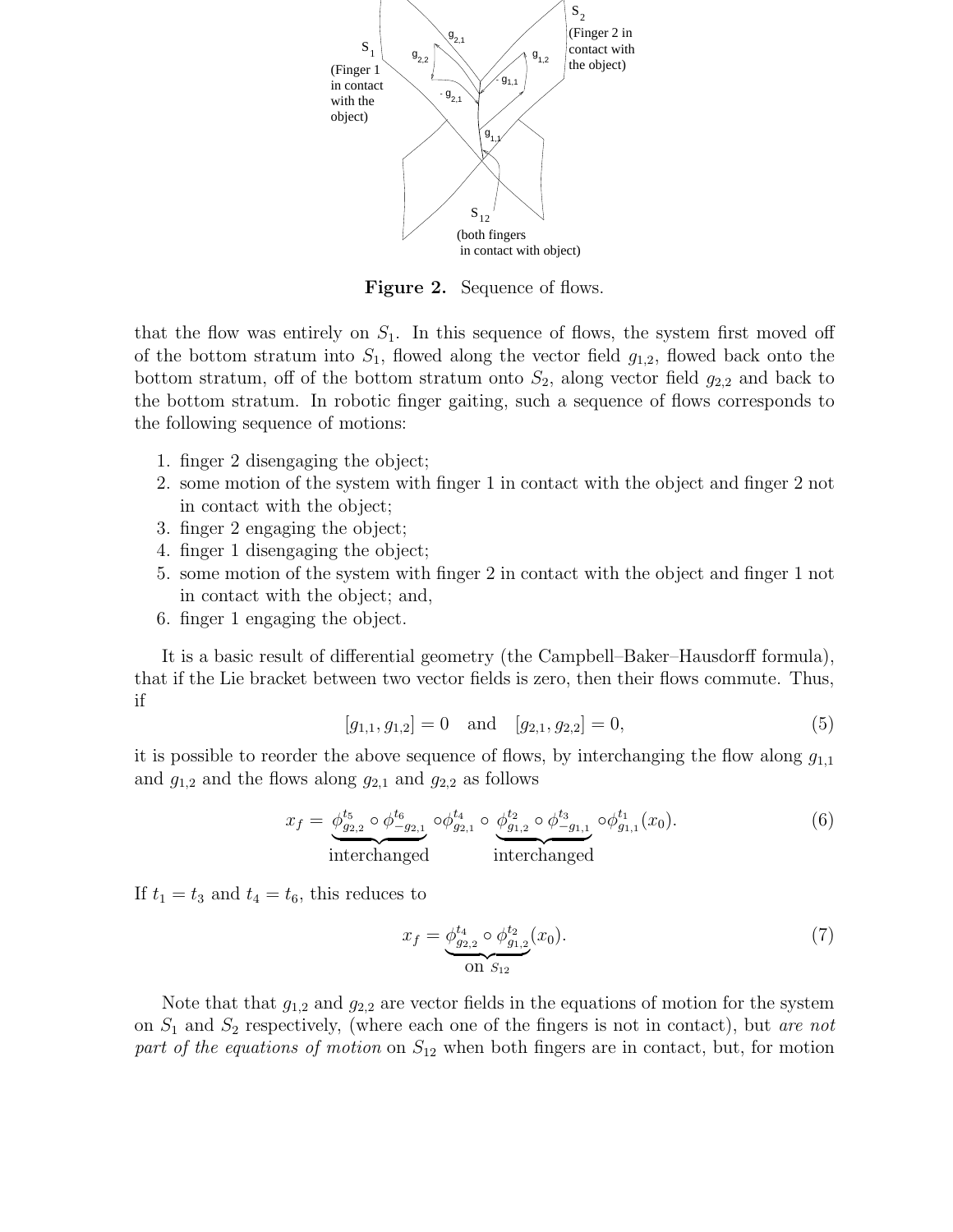planning purposes can be considered as such because of the fact that Equation 6 results in the same net displacement as Equation 4, where the system switched between strata.

In the above example, the vector fields that took the system off of a substratum correspond in the grasping case to moving a finger out of contact (or back into contact) with the object. Due to the fact that the fingers are assumed to be holonomic, the Lie bracket decoupling expressed in Equation 5 will always be satisfied.

### 3 Underactuated Manipulation

The equations of motion for the grasping system are of the form

$$
-B^{T} \operatorname{Ad}_{g_{pl_f}}^{-1} \operatorname{Ad}_{g_{po}} V_{po}^{b} + B^{T} \operatorname{Ad}_{f_{il_f}}^{-1} J_{s_i f_i}^{b} \dot{\theta}_i = \xi
$$
\n
$$
M_f^{-1} \left( K_f + \tilde{K}_o \right)^{-1} \left[ \begin{array}{c} -\omega_y \\ \omega_x \end{array} \right] = \dot{\alpha}_f
$$
\n
$$
M_f^{-1} R_{\psi} \left( K_f + \tilde{K}_o \right)^{-1} \left[ \begin{array}{c} -\omega_y \\ \omega_x \end{array} \right] = \dot{\alpha}_o,
$$
\n(8)

for each finger in contact with the object. For fingers out of contact with the object, there is no constraint from the object, and the contact coordinates evolve according to

$$
\dot{\alpha}_f = M_f^{-1} \left( K_f + \tilde{K}_o \right)^{-1} \left( \begin{bmatrix} -\omega_y \\ \omega_x \end{bmatrix} - \tilde{K}_o \begin{bmatrix} v_x \\ v_y \end{bmatrix} \right)
$$
\n
$$
\dot{\alpha}_o = M_0^{-1} R_{\psi} \left( K_f + \tilde{K}_o \right)^{-1} \left( \begin{bmatrix} -\omega_y \\ \omega_x \end{bmatrix} + K_f \begin{bmatrix} v_x \\ v_y \end{bmatrix} \right)
$$
\n
$$
\dot{\psi} = \omega_z + T_f M_f \dot{\alpha}_f + T_o M_o \dot{\alpha}_o,
$$
\n(9)

for each finger out of contact with the object and with  $V_{po}^b = 0$ . The states that we desire to control are the object velocity,  $V_{po}^b$  and the contact coordinates,  $\alpha_f$  and  $\alpha_o$  for each finger contact. Algebraically solving the above equations to separate them into an equation of the standard nonlinear control form:

$$
\dot{x} = g_1(x)u_1 + \dots + g_n(x)u_n, \tag{10}
$$

and a set of state equations is theoretically straight-forward, but may be nearly intractable for complicated surface geometries.

A complete description of the motion planning algorithm from [17] and its extension to the stratified case in [7, 12, 9] is beyond the scope of this paper, so only a outline is provided here. Recall that the Lie bracket between two vector fields can be expressed by

$$
[g_1, g_2](x) = \frac{\partial g_2(x)}{\partial x} g_1(x) - \frac{\partial g_1(x)}{\partial x} g_2(x),
$$

and that the flow along the vector field corresponding to a Lie bracket motion can be approximated by

$$
\phi_{[g_1,g_2]}^t(x_0) \approx \phi_{-g_2}^{\sqrt{t}} \circ \phi_{-g_1}^{\sqrt{t}} \circ \phi_{g_2}^{\sqrt{t}} \circ \phi_{\sqrt{t}}^{g_1}(x_0), \tag{11}
$$

where  $\phi_g^t$  represents the flow of the system along the vector field g for time t, i.e., the control corresponding to vector field  $q$  is turned on for time  $t$ . Although the construction and formalism is substantial, the basic idea in [17] is to decompose a desired motion (called the nominal trajectory) into multiple subtrajectories along various vector fields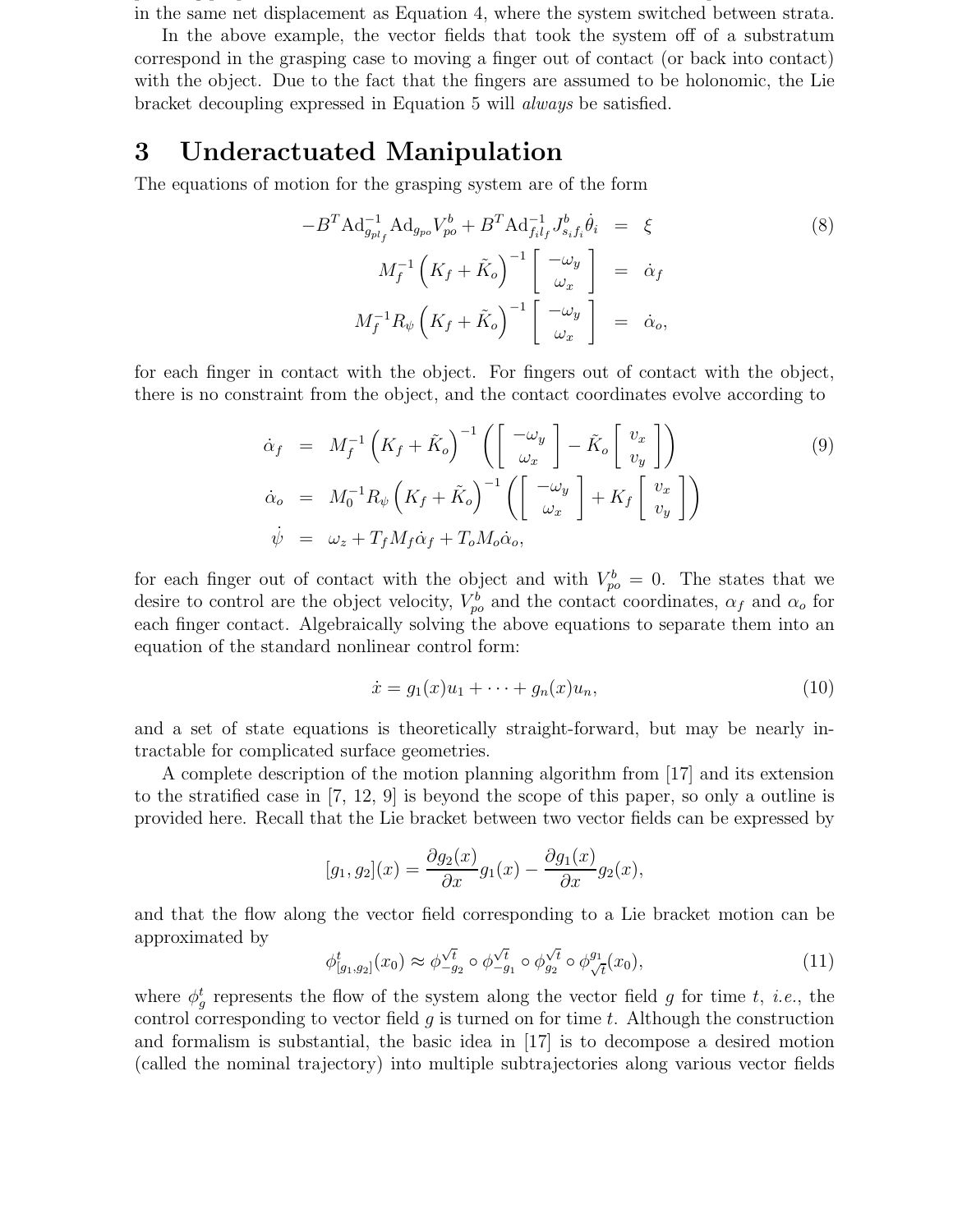these elements will be Lie brackets, and flowing in Lie bracket directions will need to be approximated in a manner expressed in Equation 11.

that provide a basis for space of vector fields. If the system is underacted, some of  $\mathbf v$ 

In particular, related to the original system (Equations 8 and 9) is *formal differential* extended system

$$
\dot{S}(t) = S(t) (B_1 v_1 + \dots + B_p v_p) \tag{12}
$$

where the  $B_i$ 's belong to a noncommutative formal Lie algebra and are related to the original vector fields in Equation 10 and their Lie brackets. The extended system is picked so that the vector fields corresponding to the  $B_i$ 's are full rank at every point along the desired trajectory. Therefore, if the original system is underactuated, the extended system will contain Lie brackets directions along which the system cannot directly flow. Additionally, all flows of the original system can be represented (formally) by

$$
S(t) = e^{h_p(t)B_p}e^{h_{p-1}(t)B_{p-1}}\cdots e^{h_1(t)B_1},
$$
\n(13)

where the  $h_i$  are called the *backward Philip Hall coordinates* and, because of the formal representation, the exponentials can be expanded in the "standard" series expansion for exponentials. Differentiating Equation 13 with respect to time and equating the resulting coefficients of the  $B_i$ 's with the coefficients of the  $B_i$ 's in Equation 12 yields differential equations for that can be solved to determine the backward Philip Hall coordinates. Once the Philip Hall coordinates are computed, it is straight-forward to construct piecewise constant control inputs for the original system (Equation 9) to approximate the total flow of the system along  $\gamma$ , as was illustrated by Equation 11.. The method works exactly for nilpotent systems (nilpotency is a property of the Lie algebra containing the  $g_i$ ). For the general, non-nilpotent case, the method works approximately and [17] derives explicit bounds on the resulting error.

Now, in the stratified grasping case, since the Lie bracket decoupling expressed in Equation 5 is always satisfied, motions when each of the fingers are out of contact with the object can be considered as part of the collection of vector fields that can be used for motion planning. Accordingly, we can define the *extended stratified system*.

#### DEFINITION 3.1: (EXTENDED STRATIFIED SYSTEM)

The *extended stratified system* on the bottom strata,  $S_B$ , is the driftless system comprised of the vector fields on the bottom strata, chosen vector fields from the higher strata, and Lie brackets of vector fields from  $S_B$  and higher strata, *i.e.*, it is a system taking the form:

$$
\dot{x} = b_1(x)v_1 + \dots + b_m(x)v_m + \underbrace{b_{m+1}v_{m+1}\dots + b_nv_n}_{\text{from higher strata}} + \underbrace{b_{n+1}v_{n+1} + \dots + b_pv_p}_{\text{any Lie brackets}},
$$
 (14)

where the  $\{b_1, \ldots, b_p\}$  span  $T_xS_0$ , the inputs  $v_1, \ldots, v_n$  are real, and the inputs  $v_{n+1}, \ldots, v_p$ are fictitious.

Specifically, the algorithm to generate trajectories that move the system from initial configuration  $p$  to final configuration  $q$  is as follows.

1. Construct the extended stratified system, Equation (14), on the bottom strata,  $S_B$ .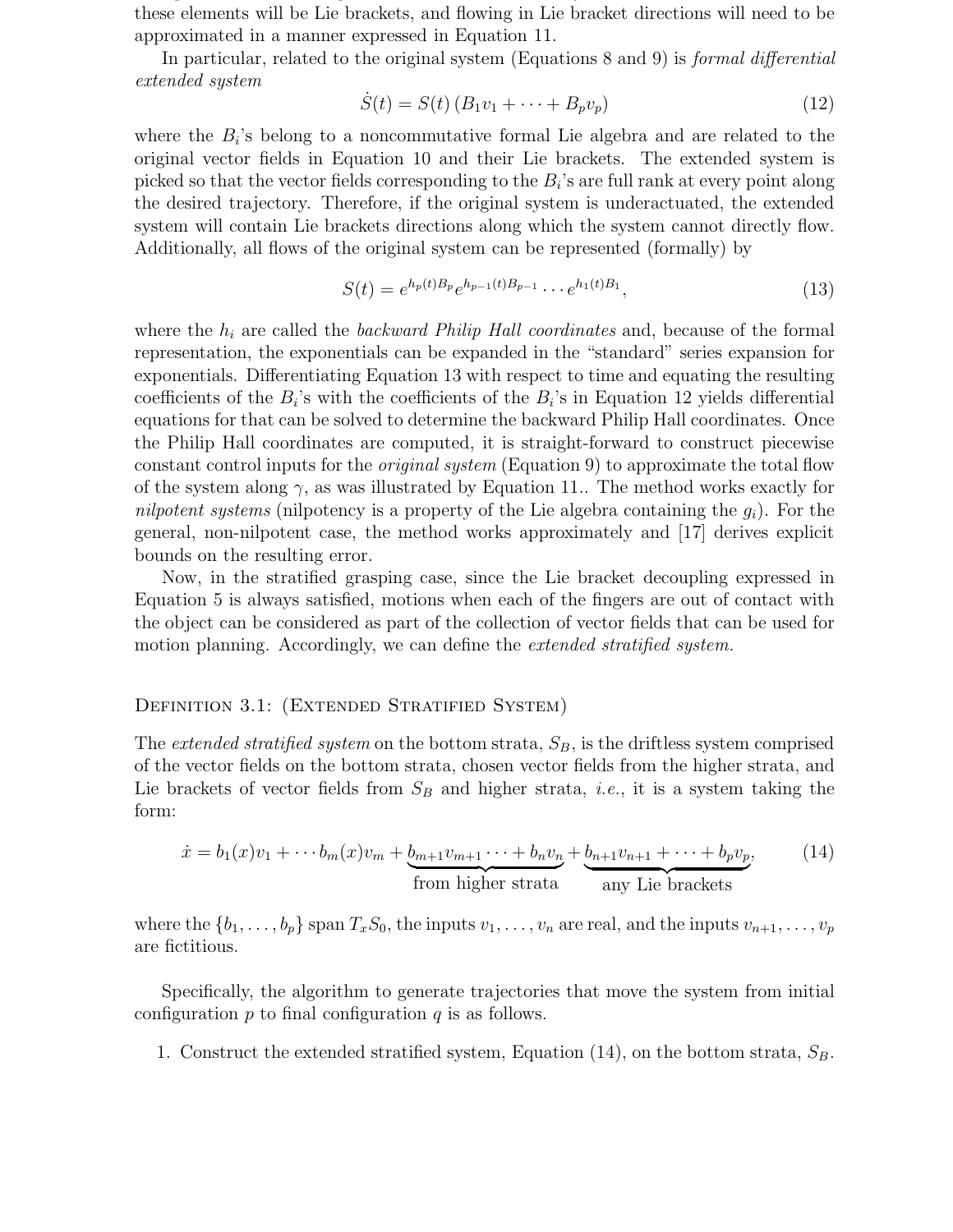

Figure 3. Experimental stratified manipulation.



Figure 4. Schematic of control system.

2. Find a nominal trajectory,  $\gamma(t)$ , that connects p and q. Given  $\gamma(t)$ , solve

$$
\dot{\gamma}(t) = b_1(x)v_1 + \cdots + b_p(x)v_p,
$$

for the fictitious inputs,  $v_i$ .

- 3. Solve the stratified extended system for the fictitious control inputs, i.e., solve for the backward Philip Hall coordinates by solving the differential equations derived from from Equations 12 and 13.
- 4. For each path segment in each strata, compute the actual controls that steer the system along  $\gamma(t)$ .
- 5. Flow along each first order vector field, and approximate higher order vector fields as illustrated in Equation 11. In general, it will be necessary to switch strata between some of these flows.

# 4 Experimental Validation

The above results have also been verified and demonstrated experimentally. The experimental platform consists of four standard Puma 560 robots mounted on a common platform. All of the robots are controlled by a central 500 MHz Pentium III computer via Galil 1880 8-axis motion control boards operating six amplifies, each controlling four axes each. A close-up of the four robots with spherical finger tips engaging a spherical football is illustrated in Figure 3 and the complete system is schematically illustrated in Figure 4. Experiments are carried out with spherical and "egg-shaped" objects as spherical and flat finger tips with only four of the robot axes actuated. Any arbitrary axis of rotation can be specified and the ensuing motion is extremely robust and precise where the robots are able to completely rotate the ball several times with many instances of the fingers coming in and out of contact. Given that the algorithm is open loop, such a level of precision and robustness was surprising even to the authors. Movies of sample experimental results are available via the world wide web at http://controls.ame.nd.edu/manip/.

# 5 Conclusions

This paper presented an outline of a robotic manipulation planning technique to implement so-called "finger gaiting." It is based on nonholonomic motion planning techniques which have been extended by the authors to a class of discontinuous problems which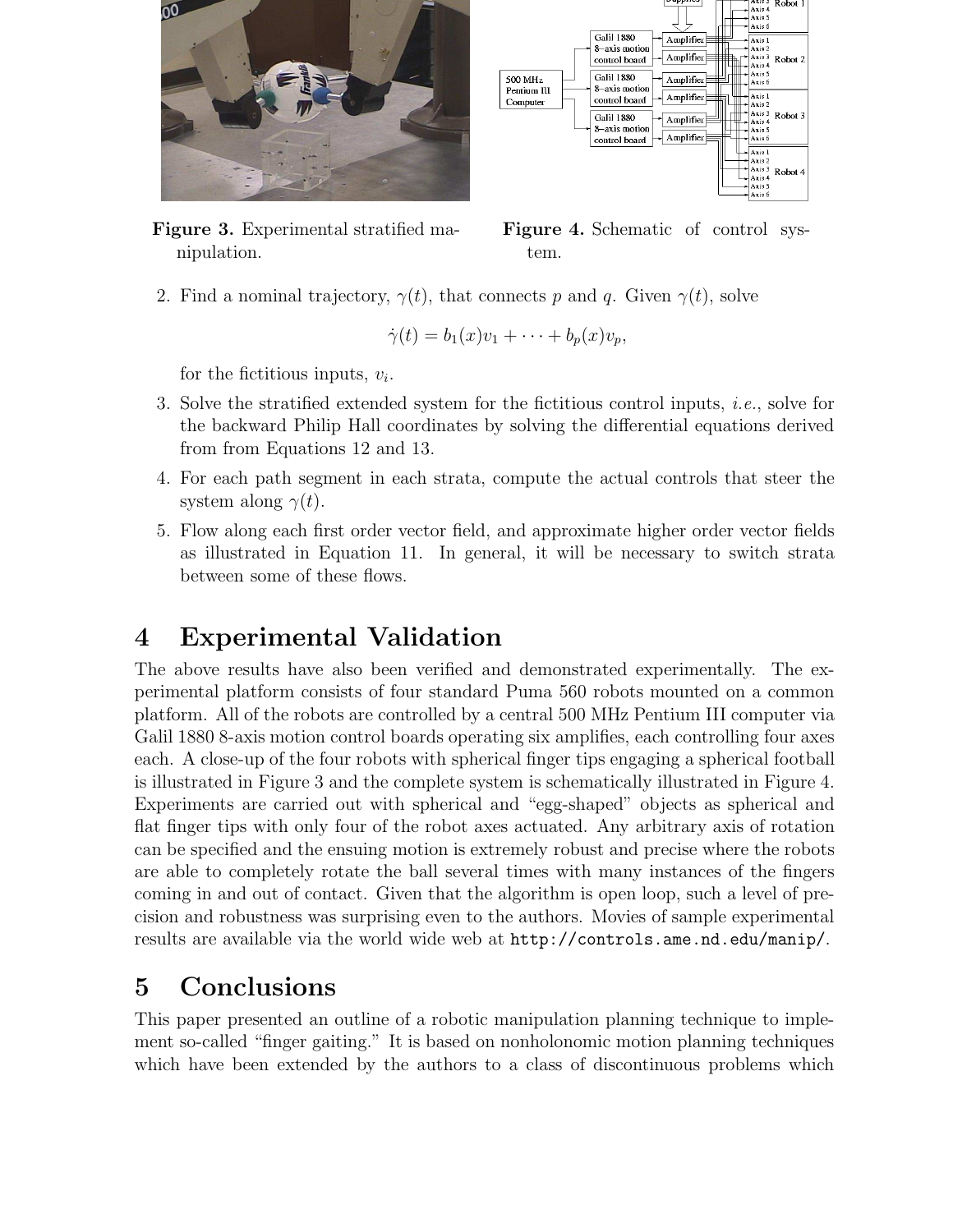includes robotic grasping. It is formulated in a level of mathematical generality so that the algorithm can accommodate any smooth object and finger tip parameterizations and arbitrary controllable kinematics of the manipulators. Simulation as well as experimental results were presented. Not presented, but a direct result from the authors' previous efforts is a proof that force closure can be maintained throughout the manipulation process. Interested readers are referred to [12, 7] for an applicable proof.

Future work includes adopting a vision-based robotic control method to "close the loop" to further enhance robustness and precision.. Additionally, a current requirement of the algorithm is that the object and finger tip be smoothly parameterized. Work to extend the algorithm to non-smooth objects will be the subject of a future publication.

Acknowledgements: the support of the National Science Foundation for both authors as well as the experimental platform is gratefully acknowledged.

### References

- [1] Francesco Bullo and Naomi Ehrich Leonard. Motion control for underactuated mechanical systems on lie groups. In Proceedings of the 1997 European Control Conference, Brussels, Belgium, 1997.
- [2] Francesco Bullo, Naomi Ehrich Leonard, and Andrew D. Lewis. Controllability and motion algorithms for underactuated lagrangian systems on lie groups. Submitted, IEEE Transactions on Automatic Control Issue on Mechanics, Nonlinear Control Systems, 1999.
- [3] I-M Chen and J.W. Burdick. A qualitative test for n–finger force–closure grasps on planar objects with applications to manipulation and finger gaits. In Proceedings of the IEEE International Conference on Robotics and Automation, pages 814–820, 1993.
- [4] Ronald S. Fearing and T.O. Binford. Using a cylindrical tactile sensor for determining curvature. IEEE Transactions on Robotics and Automation, 7(6):806–817, 1991.
- [5] R.S. Fearing. Implementing a force strategy for object reorientation. In Proceedings of the IEEE International Conference on Robotics and Automation, pages 96–102, 1986.
- [6] Bill Goodwine. Stratified motion planning with application to robotic finger gaiting. Proceedings of the 10th World Congress on the Theory of Machines and Mechanisms, 1999.
- [7] Bill Goodwine and Joel Burdick. Trajectory generation for kinematic legged robots. In IEEE International Conference on Robotics and Automation, pages 2689–2696, Albuquerque, NM, 1997.
- [8] Bill Goodwine and Joel Burdick. Gait controllability for legged robots. In Proceedings of the 1998 International Conference on Robotics and Automation, Leuven, Belgium, 1998. IEEE.
- [9] Bill Goodwine and Joel Burdick. A general method for motion planning for quasi–static legged robotic locomotion and figer gaiting. Submitted to the IEEE Transactions on Robotics and Automation, available ectronically at http://controls.ame.nd.edu/∼bill/papers.html, 1998.
- [10] Bill Goodwine and Joel Burdick. Stratified motion planning with application to robotic finger gaiting. To appear in the Proceedings of the 1999 IFAC World Congress, 1999.
- [11] Bill Goodwine and Joel Burdick. Controllability of kinematic systems on stratified configuration spaces. To appear in IEEE Transactions on Automatic Control, June, 2001, available electronically at http://controls.ame.nd.edu/∼bill/papers.html, 2001.
- [12] J. William Goodwine. Control of Stratified Systems with Robotic Applications. PhD thesis, California Institute of Technology, 1998.
- [13] L. Han, Y.S. Guan, Z.X. Li, Q. Shi, and J.C. Trinkle. Dextrous manipulation with rolling contacts. In Proceedings of the 1997 IEEE International Conference on Robotics and Automation, pages 992–997. IEEE, 1997.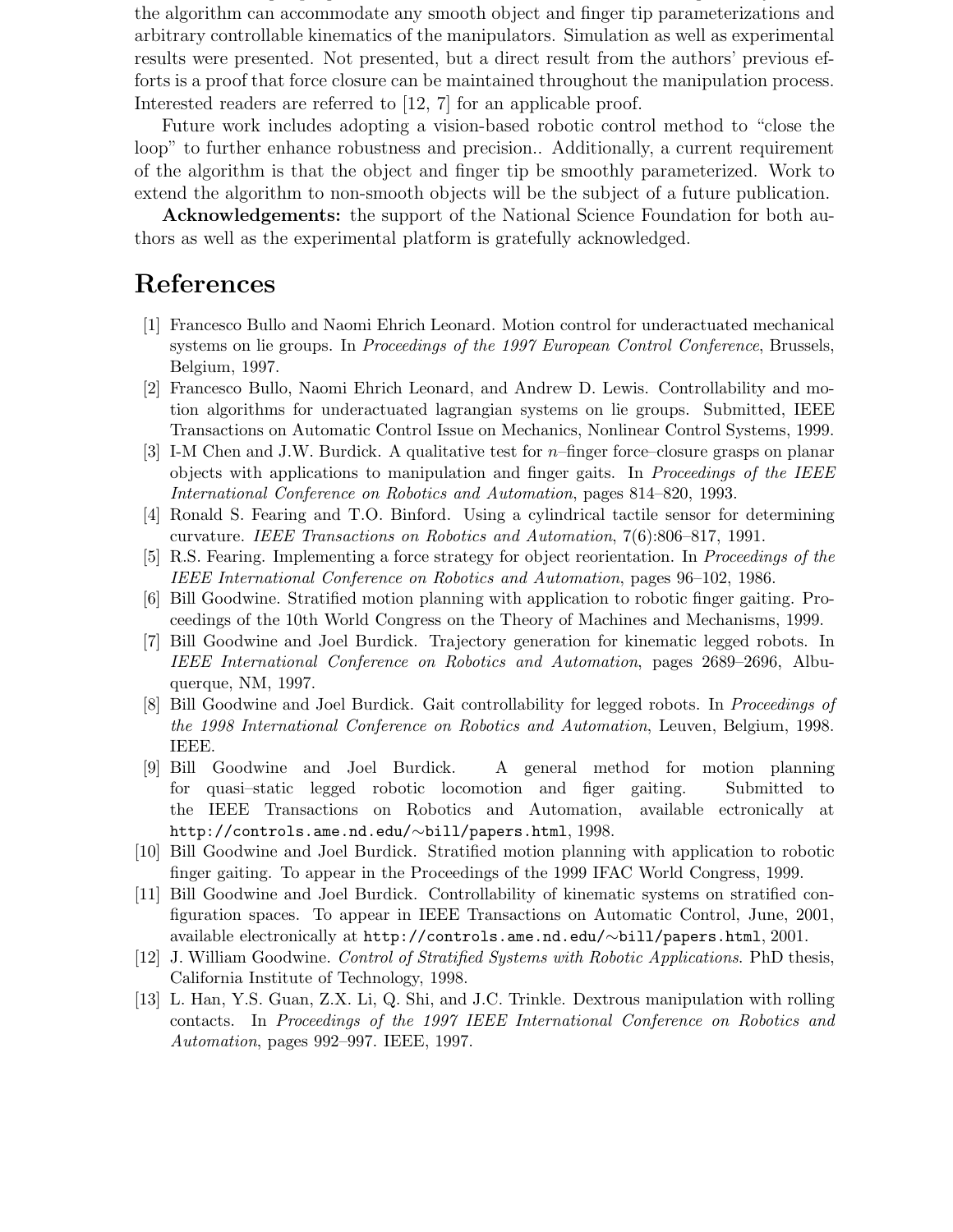- [14] J. Hong and G. Lafferriere. Fine manipulation with multifinger hands. In IEEE International Conference on Robotics and Automation, pages 1568–1573, Cincinnati, OH, May 1990.
- [15] Maw Kae Hor. Control and Task Planning of the Four Finger Manipulator. PhD thesis, NYU, 1987.
- [16] Alberto Isidori. Nonlinear Control Systems. Springer–Verlag, second edition, 1989.
- [17] G. Lafferriere and Hector J. Sussmann. A differential geometric approach to motion planning. In X. Li and J. F. Canny, editors, Nonholonomic Motion Planning, pages 235–270. Kluwer, 1993.
- [18] N.E. Leonard. Periodic forcing, dynamics and control of underactuated spacecraft and underwater vehicles. In Proceedings of the 34th IEEE Conference on Decision and Control, 1995.
- [19] N.E. Leonard and P.S. Krishnaprasad. Motion control of drift–free, left–invariant systems on lie groups. IEEE Transactions on Automatic Control, 40(9):1539–1554, September 1995.
- [20] K. M. Lynch. Nonprehensile Robotic Manipulation: Controllability and Planning. PhD thesis, Carnegie Mellon University, 1996.
- [21] K.M. Lynch and M.T. Mason. Stable pushing: Mechanics, controllabilty, and planning. International Journal of Robotics Research, 15(6):533–556, December 1996.
- [22] D. J. Montana. The kinematics of contact and grasp. The International Journal of Robotics Research, 7(3):17–25, 1988.
- [23] Richard M. Murray, Zexiang Li, and S. Shankar Sastry. A Mathematical Introduction to Robotic Manipulation. CRC Press, Inc., 1994.
- [24] Richard M. Murray and S. Shankar Sastry. Grasping and manipulation using multifingered robot hands. In Robotics, volume 41 of Proceedings of Symposia in Applied Mathematics, pages 91–128. American Mathematical Society, Providence, Rhode Island, 1990.
- [25] R.M. Murray and S.S. Sastry. Nonholonomic motion planning: Steering using sinusoids. IEEE Transactions Automatic Control, 38:700–716, 1993.
- [26] T. Okada. Object handling system for manual industry. IEEE Transactions on Systems, Man and Cybernetics, 9(2):79–89, 1979.
- [27] Domenico Prattichizzo and Antonio Bicchi. Dynamic analysis of mobility and graspability of general manipulation systems. IEEE Transactions on Robotics and Automation, 14(2):241–258, April 1998.
- [28] E. Rimon and J.W. Burdick. Configuration space analysis of bodies in contact i. Mechanism and Machine Theory, 30(6):897–912, August 1995.
- [29] E. Rimon and J.W. Burdick. Configuration space analysis of bodies in contact ii. Mechanism and Machine Theory, 30(6):913–928, August 1995.
- [30] K. Salisbury, D. Brock, T. Massie, N. Swarup, and C. Zilles. Haptic rendering: Programming touch interation with virtual objects. In Proceedings of the Symposium on Interactive 3D Graphics, pages 123–130, 1995.
- [31] Kenneth Salisbury and Christopher Tarr. Haptic rendering of surfaces defined by implicit functions. In Proceedings of the 1997 ASME International Mechanical Engineering Congress and Exposition, pages 61–67, 1997.
- [32] K.B. Shimoga. Robot grasp synthesis algorithms: A survey. The International Journal of Robotics Research, 15(3):230–266, 1996.
- [33] H.J. Sussmann and W. Liu. Limits of highly oscillatory controls and the approximation of general paths by admissible trajectories. In Proceedings of the 30th IEEE Conf. Decision and Control, pages 437–442, Brighton, UK, 1991. IEEE.
- [34] H.J. Sussmann and W. Liu. Motion planning and approximate tracking for controllable systems without drift. In Proc. 25th Annual Conf. on Inf. Sciences and Systems, pages 547–551, Johns Hopkins University, 1991.